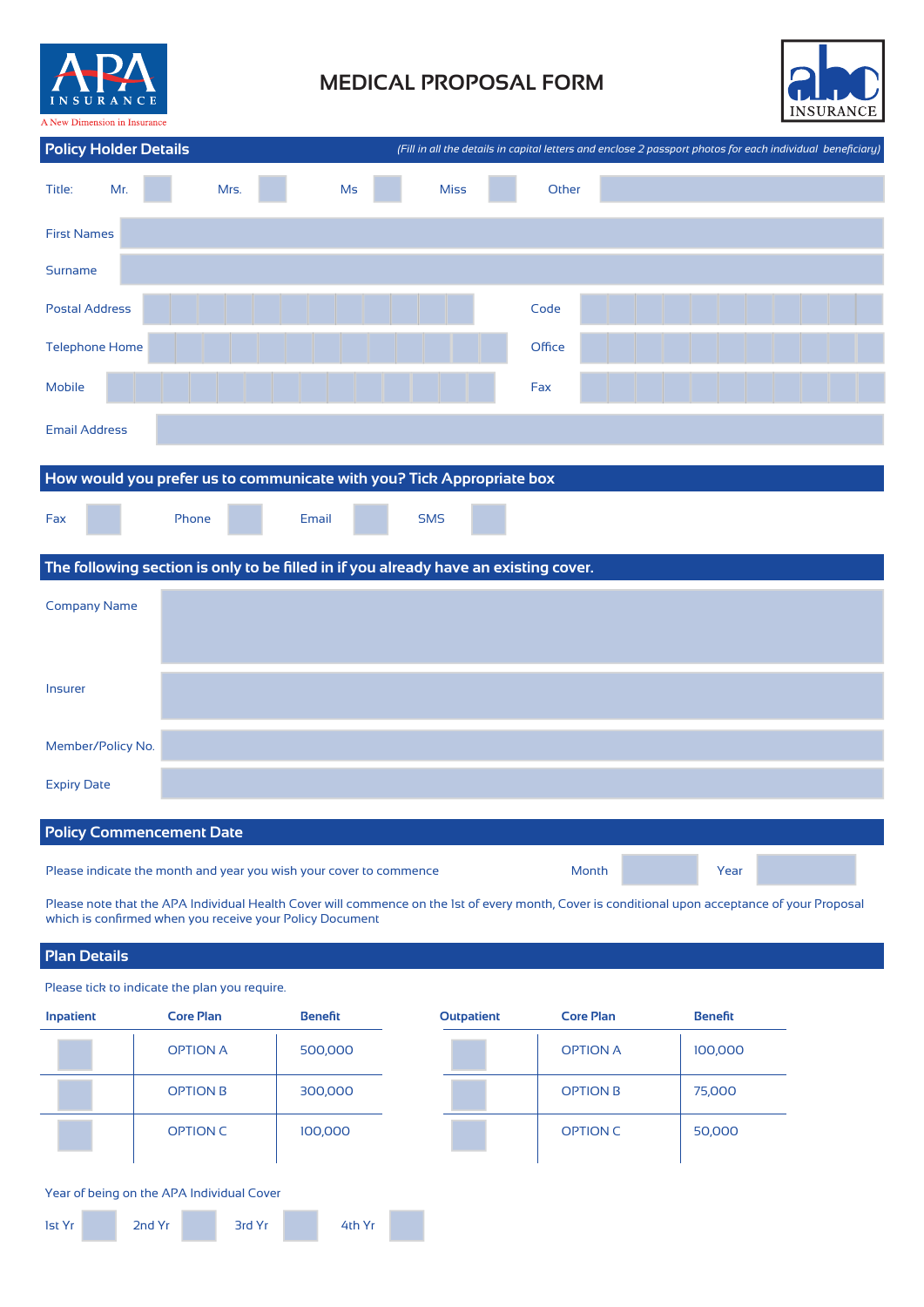



### **Payment Details**

All payments must be made to APA Insurance Ltd with the Policy Holder's name and Policy Number marked clearly on the back of the cheque. All bank transfers must be clearly marked with the Policy Holder's name and Policy Number. APA Insurance does not accept liability for any payment which does not clearly identify the Policy Holder. Please note that Insurance Premium Tax and other government levies will apply. Any Tax Relief that applies accordingly will also apply Where such taxes, levies or reliefs apply, they will be detailed on your invoice / payment details.

## **Details of Person(s) to be Covered**

|                                    |      | <b>Policy Holder</b> |        | Dependant 1 |      |        | Dependant 2 |      |             | Dependant 3 |      |
|------------------------------------|------|----------------------|--------|-------------|------|--------|-------------|------|-------------|-------------|------|
| Title (Mr, Mrs, Ms, Miss, Other)   |      | <b>AS ABOVE</b>      |        |             |      |        |             |      |             |             |      |
| <b>First Name</b>                  |      | <b>AS ABOVE</b>      |        |             |      |        |             |      |             |             |      |
| <b>Middle Name</b>                 |      | <b>AS ABOVE</b>      |        |             |      |        |             |      |             |             |      |
| Surname                            |      | <b>AS ABOVE</b>      |        |             |      |        |             |      |             |             |      |
| Gender                             | Male | Female               | Male   | Female      |      | Male   | Female      |      | Male        | Female      |      |
| Relationship                       |      | <b>SELF</b>          | Spouse | Child       |      | Spouse | Child       |      | Spouse      | Child       |      |
| <b>Date of Birth</b>               |      |                      |        |             |      |        |             |      |             |             |      |
|                                    |      |                      | Date   | Month       | Year | Date   | Month       | Year | <b>Date</b> | Month       | Year |
| Occupation                         |      |                      |        |             |      |        |             |      |             |             |      |
|                                    |      |                      |        |             |      |        |             |      |             |             |      |
| <b>Town of Residence</b>           |      |                      |        |             |      |        |             |      |             |             |      |
| ID / PP No.                        |      |                      |        |             |      |        |             |      |             |             |      |
| Name of any other<br>current cover |      |                      |        |             |      |        |             |      |             |             |      |
|                                    |      |                      |        |             |      |        |             |      |             |             |      |
| Name of Insurer                    |      |                      |        |             |      |        |             |      |             |             |      |
| <b>Policy Number</b>               |      |                      |        |             |      |        |             |      |             |             |      |
| <b>Start Date</b>                  |      |                      |        |             |      |        |             |      |             |             |      |

If space is not sufficient for dependants, please use an additional Proposal Form

### **Details of Person(s) to be Covered**

Pre-existing conditions are not covered unless they have been declared by you in the Health Declaration section and accepted by APA Insurance. Conditions arising between signing the Proposal Form and confirmation of acceptance by the underwriting department of APA Insurance, will equally be deemed to be pre-existing. Therefore, it is necessary that you advise us of any material changes to the information provided, between submission of this Proposal and acceptance by us. You are hereby obliged on request to provide any further information that we might require. Pre-existing conditions are medical conditions or any related conditions, for which symptoms have been shown at some point during the lifetime of the member prior to commencement of cover, irrespective of whether any medical treatment or advice was sought.

Any such condition or related condition about which you or your dependants know, knew, or could reasonably have been assumed to have known, will be deemed to be pre-existing and excluded from the cover.

### **Health Declaration**

All information supplied will be treated in strict confidence. All material facts including those relating to these questions must be disclosed. Failure to do so may invalidate the policy. A material fact is any information that would be likely to influence the Insurer's assessment and acceptance of this Proposal Form. If you are in any doubt whether a fact is material then it should be disclosed.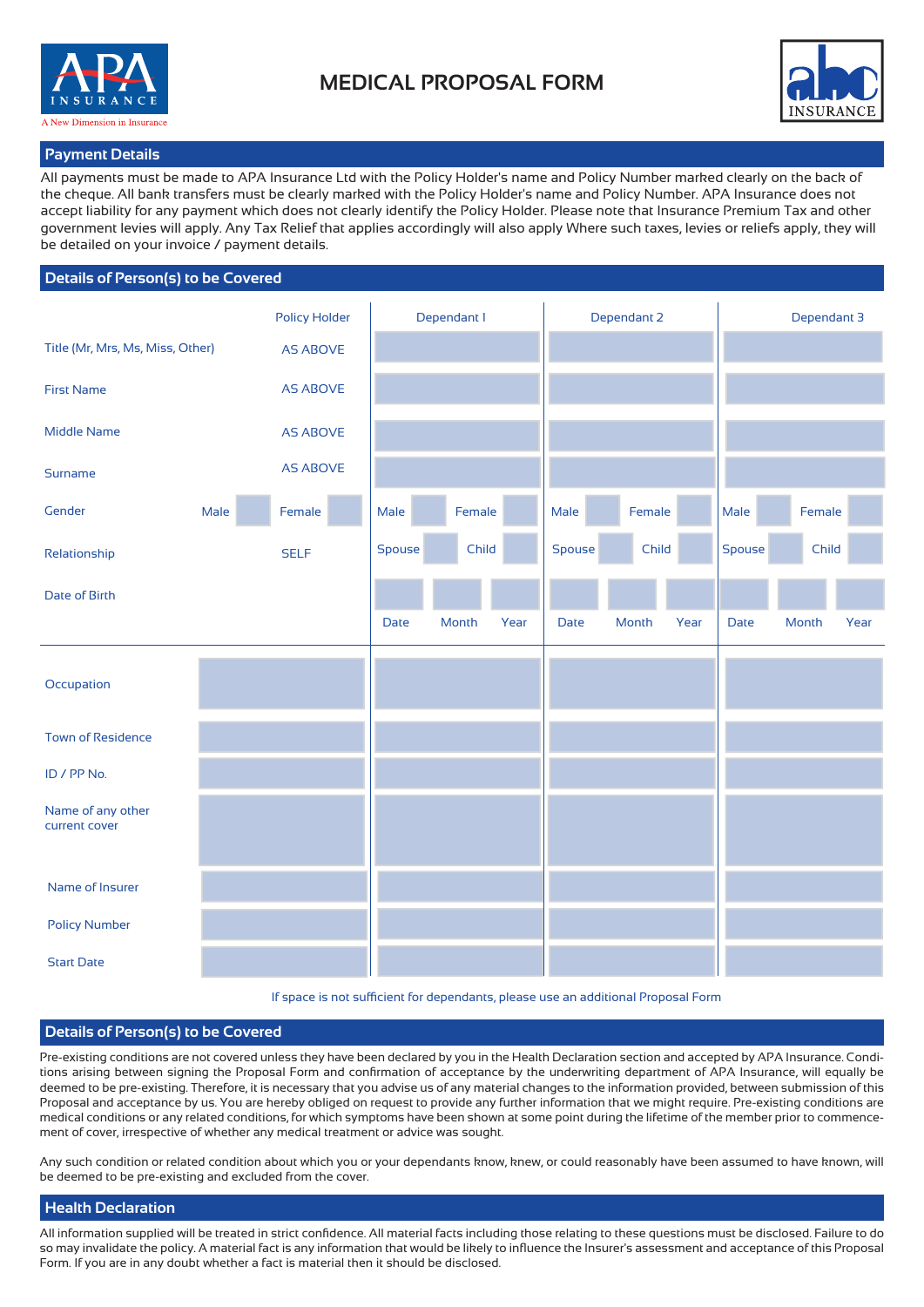

# **MEDICAL PROPOSAL FORM**



# **Health Declaration**

|                                                                                                                                                                                                                                                                                                                                                                           | <b>Policy Holder</b> |                      | Dependant 1   |           | Dependant 2   |           | Dependant 3   |           |
|---------------------------------------------------------------------------------------------------------------------------------------------------------------------------------------------------------------------------------------------------------------------------------------------------------------------------------------------------------------------------|----------------------|----------------------|---------------|-----------|---------------|-----------|---------------|-----------|
| <b>HEIGHT/WEIGHT</b>                                                                                                                                                                                                                                                                                                                                                      |                      | cm ______ kg _______ | cm _____ kg _ |           | cm _____ kg _ |           | cm _____ kg _ |           |
| Are you currently suffering<br>from any complaints, illnesses,<br>after effects of an accident,<br>mental or physical disabilities,<br>psychiatric disorders and<br>chronic / long term medical<br>or dental conditions?                                                                                                                                                  | <b>YES</b>           | <b>NO</b>            | <b>YES</b>    | <b>NO</b> | <b>YES</b>    | <b>NO</b> | <b>YES</b>    | <b>NO</b> |
| Have you ever suffered from,<br>been in hospital with, or<br>received treatment, tests or<br>investigations for:<br>Rheumatism, gout, arthritis or<br>disease of the muscles or<br>joints including the back?                                                                                                                                                             | <b>YES</b>           | <b>NO</b>            | <b>YES</b>    | <b>NO</b> | <b>YES</b>    | <b>NO</b> | <b>YES</b>    | <b>NO</b> |
| Epilepsy / paralysis or other<br>neurological disorder?                                                                                                                                                                                                                                                                                                                   | <b>YES</b>           | <b>NO</b>            | <b>YES</b>    | <b>NO</b> | <b>YES</b>    | <b>NO</b> | <b>YES</b>    | <b>NO</b> |
| Any digestive disorder<br>including stomach and / or<br>bowel problems?                                                                                                                                                                                                                                                                                                   | <b>YES</b>           | <b>NO</b>            | <b>YES</b>    | <b>NO</b> | <b>YES</b>    | <b>NO</b> | <b>YES</b>    | <b>NO</b> |
| Anxiety, depression or<br>psychiatric or mental illness?                                                                                                                                                                                                                                                                                                                  | <b>YES</b>           | <b>NO</b>            | <b>YES</b>    | <b>NO</b> | <b>YES</b>    | <b>NO</b> | <b>YES</b>    | <b>NO</b> |
| Any disorders of the genetourinary<br>system including gynacological and<br>prostate conditions                                                                                                                                                                                                                                                                           | <b>YES</b>           | <b>NO</b>            | <b>YES</b>    | <b>NO</b> | <b>YES</b>    | <b>NO</b> | <b>YES</b>    | <b>NO</b> |
| Any disorder of the kidneys,<br>bladder or liver / pancreas<br>including diabetes?                                                                                                                                                                                                                                                                                        | <b>YES</b>           | <b>NO</b>            | <b>YES</b>    | <b>NO</b> | <b>YES</b>    | <b>NO</b> | <b>YES</b>    | <b>NO</b> |
| Any lump, cyst, mole or cancer                                                                                                                                                                                                                                                                                                                                            | <b>YES</b>           | <b>NO</b>            | <b>YES</b>    | $NO$      | <b>YES</b>    | <b>NO</b> | <b>YES</b>    | <b>NO</b> |
| Any skin disorder?                                                                                                                                                                                                                                                                                                                                                        | <b>YES</b>           | <b>NO</b>            | <b>YES</b>    | $NO$      | <b>YES</b>    | <b>NO</b> | <b>YES</b>    | <b>NO</b> |
| Have you ever been advised to<br>consult a doctor for a<br>recurrent complaint, or been<br>advised to have any diagnostic<br>test or treatment which has<br>not been completed or that<br>you still await the results of?                                                                                                                                                 | <b>YES</b>           | <b>NO</b>            | <b>YES</b>    | <b>NO</b> | <b>YES</b>    | <b>NO</b> | <b>YES</b>    | <b>NO</b> |
| <b>Health Declaration</b>                                                                                                                                                                                                                                                                                                                                                 |                      |                      |               |           |               |           |               |           |
| Are you currently pregnant?<br>If so state expected date of birth                                                                                                                                                                                                                                                                                                         | <b>YES</b>           | <b>NO</b>            |               |           |               |           |               |           |
| Have you been tested for<br>HIV - antibodies?<br>If yes, please state when                                                                                                                                                                                                                                                                                                | <b>YES</b>           | <b>NO</b>            | <b>YES</b>    | <b>NO</b> | <b>YES</b>    | <b>NO</b> | <b>YES</b>    | <b>NO</b> |
| Was the result HIV - positive?                                                                                                                                                                                                                                                                                                                                            | <b>YES</b>           | <b>NO</b>            | <b>YES</b>    | <b>NO</b> | <b>YES</b>    | <b>NO</b> | <b>YES</b>    | <b>NO</b> |
| Have either of your parents or any of<br>your brothers or sisters, living or<br>deceased, suffered before<br>the age of 65, from diabetes, heart<br>disease, high blood pressure,<br>cancer, kidney disease, raised<br>cholestrol, nervous or brain disorders<br>such as Alzheimer's, Parkinson's,<br>or M.S., eye, hearing or speech disorder<br>or any family disorder? | <b>YES</b>           | <b>NO</b>            | <b>YES</b>    | <b>NO</b> | <b>YES</b>    | <b>NO</b> | <b>YES</b>    | <b>NO</b> |